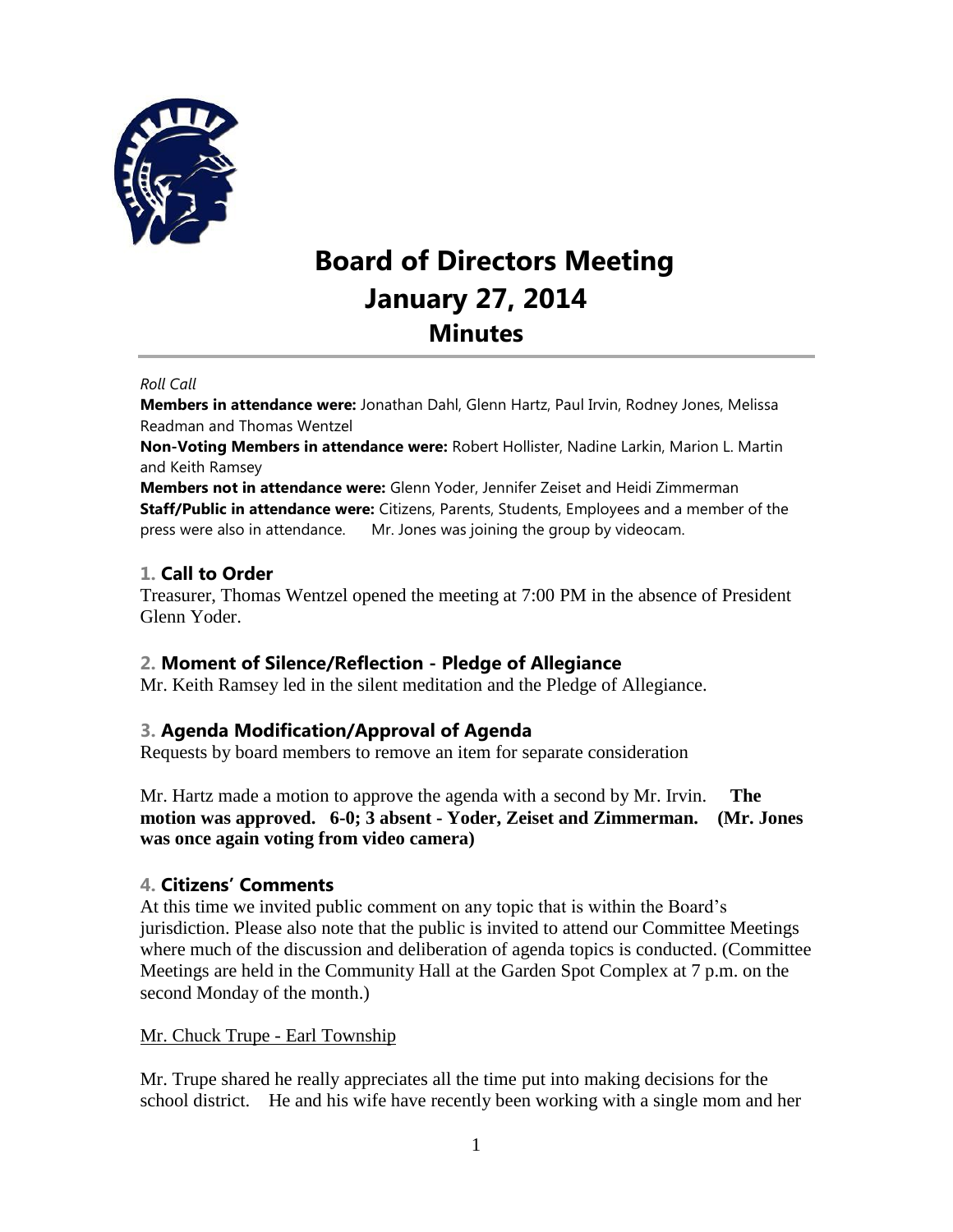son and have come to appreciate public education even more than ever knowing this young man is able to have a better education than his mother.

Mr. Trupe encouraged the board members to read a book by Newt Gingrich that he recently read, entitled Break-Out. This book speaks to our education of the future. He went on to say that it is often tragedies in schools that result in prayer vigils, but he wanted to offer a prayer right now, which he did.

#### Bonita Stone, New Holland

Mrs. Stone shared that she spoke last month concerning the start-up of a swim team at GSHS. Since then, she has met with Mr. Sanger and Mr. Reitnouer and she will be working with Mr. Reitnouer to create a budget to bring to the board meeting next month. She shared a few statistics noting nationally and in the State of Pennsylvania, swimming as a sport has increased phenomenally. (National - 17%; State - 64%) One of the main reasons they desire a school sport over a club sport is the many missed opportunities that students have to be recognized. Swimming also has less injuries and is easier on the joints than most other sports. She urged the board members to look at the numbers and do the research before making their final decision.

#### **5. Student of the Month Presentation**

Mr. Sanger, High School Principal, was pleased to introduce the December Students of the Month and he noted the characteristic they were awarded for - hard working. The recipients are:

Larissa Hursh, daughter of Mr. and Mrs. Bill and Linda Hursh, East Earl.

Joel Hoover, son of Mr. and Mrs. Roy and Joy Hoover, New Holland

After being congratulated by the board members, Dr. Hollister also commended them and thanked them for being a positive influence in our schools and community. He also recognized the part their parents play in the success of their child and thanked them as well.

#### **6. Special Presentation - None**

#### **7. Consent Agenda**

Items listed under the *Consent Agenda* section of our Board Meeting Agenda are considered to be routine and are acted on by the Board in one motion. There is no Board discussion of these items individually prior to the Board vote unless a member of the Board requests that a specific item be removed from the Consent Agenda. Requests to remove an item from the Consent Agenda will be accepted at agenda section 3. Agenda Modification/Approval of Agenda. (Requests to remove an item for separate consideration*).* Items Removed from the Consent Agenda will be moved to agenda section "Action Items."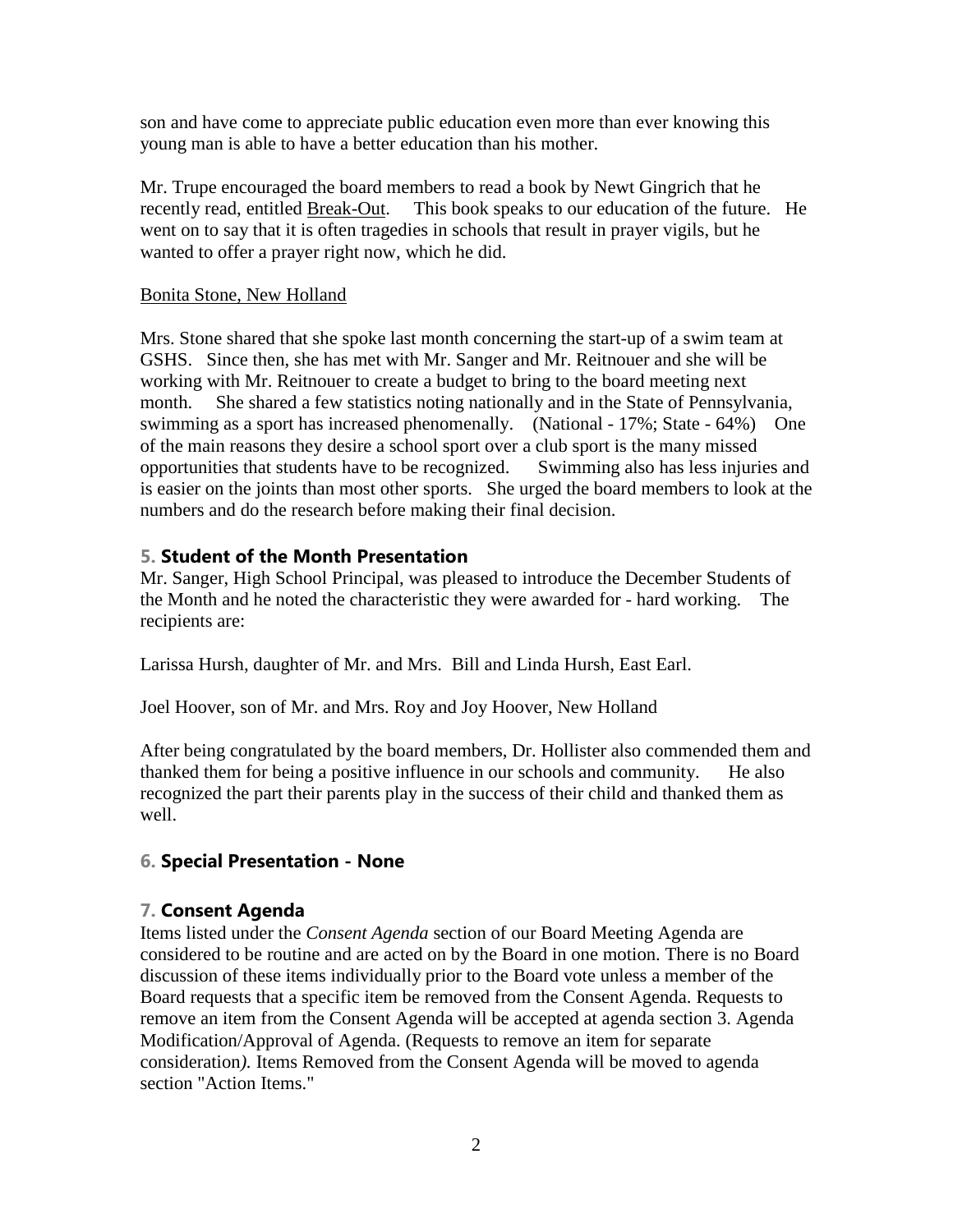Mr. Dahl made one correction to the January 13th Committee of the Whole Meeting Minutes. Under Announcements, the next board meeting should have been January 27th, not February 27th.

Mr. Jones made a motion to approve the minutes as corrected with a second by Mr. Irvin. **The motion was approved. (6-0; 3 absent.** 

- Mr. Jones thanked the administrators and the school district for the budget presented two weeks ago, knowing the hard work that has gone into it.
- Dr. Hollister highlighted two items on the personnel report:
	- 1. Mr. Justin Johnson was introduced as his new assistant and currently working at the York School of Technology. He will officially begin at Elanco on Thursday. We welcomed him with a round of applause.
	- 2. Dr. Hollister announced Mr. Brian Gerofsky's resignation as High School Spanish Teacher. He has been recruited by the Apple Corporation and they would like him in California and ready to start in three week. We wish him the best on this dream job of his.
	- **7.1** Approval of Minutes
	- **7.2** Treasurer's Report
	- **7.3** Bills Paid
	- **7.4** Cafeteria Fund Treasurer's Report
	- **7.5** Investments
	- **7.6** Student Activity Account
	- **7.7** Personnel Report
	- **7.8** Approve Budgetary Transfers
	- **7.9** Local Audit Report for Year Ended June 30, 2013

**7.10** Lancaster County Career and Technology Center (LCCTC) 2014-2015 Operating Budget

**7.11** Delinquent Real Estate Taxes (Regular and Interim Bills) that were turned over to the Lancaster County Tax Claim Bureau for Collection **7.12** Delinquent Per Capita Taxes that were turned over to Powell, Rogers,

& Speaks for Collection

| Brecknock Twp.   | \$4,785 |
|------------------|---------|
| Caernarvon Twp.  | \$3,355 |
| Earl Twp.        | \$3,894 |
| East Earl Twp.   | \$4,411 |
| New Holland Boro | \$5,731 |
| Terre Hill Boro  | \$946   |

TOTAL \$23,122

This total is up \$1,551 from last year.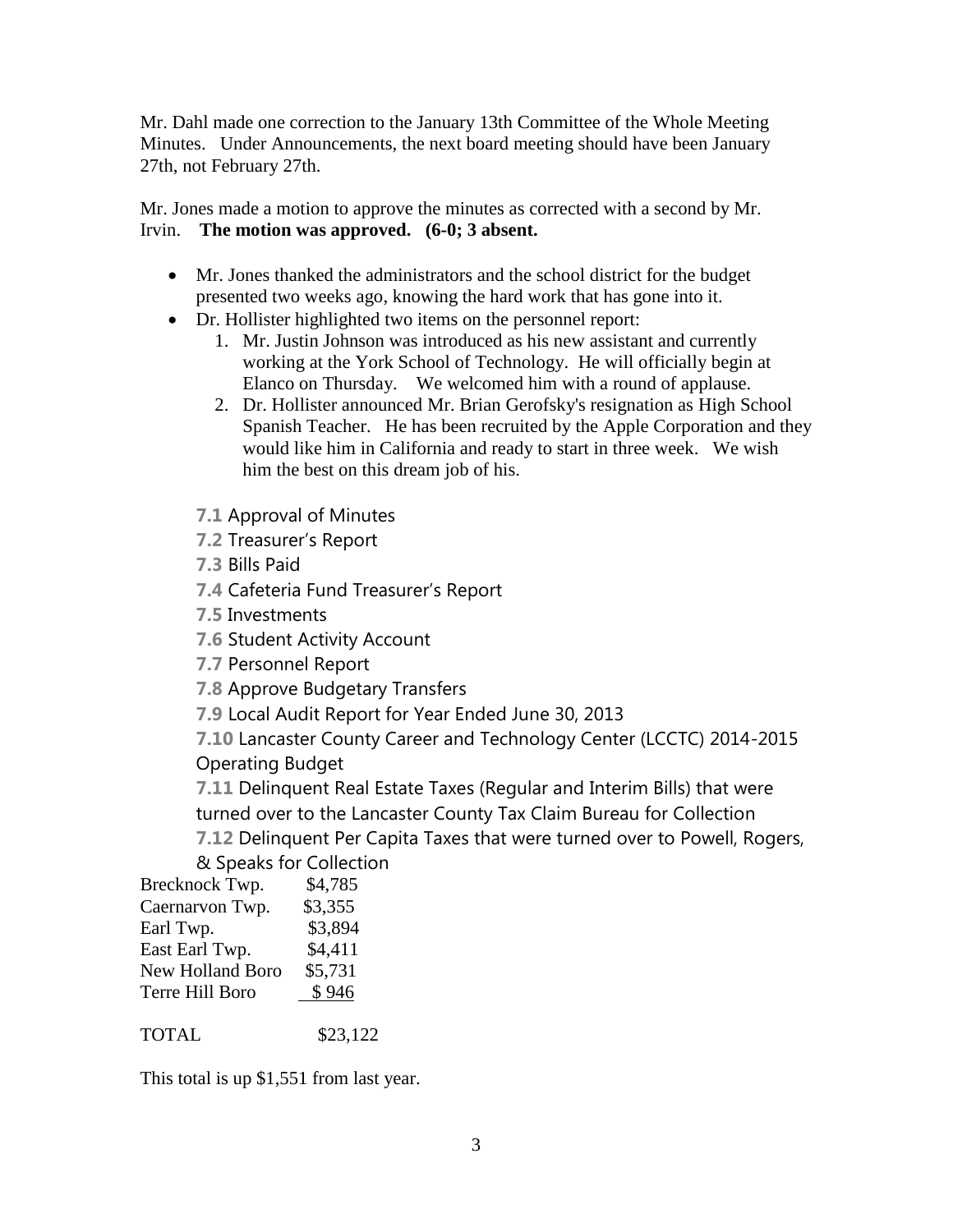**7.13** Approval of the Class Ranking and Grade Weighting Process at the high school starting with the Class of 2014.

## **8. Action Items**

**8.1** Items Removed from Consent Agenda for Separate Consideration

### **9. Reports**

## **9.1 Lancaster County Tax Collection Bureau**

The LCTCB Board met on Wednesday, January 8, 2014.

It was the Bureau's Reorganizational Meeting so the officers were elected, members were appointed to various committees, and the Solicitor and Auditor were appointed as Board Advisors.

Next meeting is March 19, 2014

## **9.2 Lancaster-Lebanon IU 13**

Mr. Irvin reported they heard an audit presentation by Trout, Ebersole and Groff, LLP for the year 2012-13. The Joint Operating Committee was pleased to know the IU 13 is in sound financial condition and had no findings.

In other matters, the following items were approved:

- Disbursements in the amount of 4.7 million dollars
- Two Business Services contracts, one of which was an addendum
- An amendment to an Early Childhood contract
- An amendment to an Instructional Services Contract
- Three new Technology Services Contracts
- 4 resignations, 4 retirements, 11 new hires and 10 changes in position, status or salary

Mr. Irvin reported they watched a slide show that was created by the IU 13 describing the impact the Affordable Care Act has to Elanco. It was thought to be of valuable information for the Elanco board, so the slide show was shown tonight to everyone in attendance. Mr. Ramsey did a thorough job explaining the numbers and costs to our district and the impact the Affordable Care Act will have on Elanco in the years ahead. This information can be viewed in the January 27th School Board Agenda on the website.

# **9.3 Lancaster CTC**

Mrs. Readman was unable to attend the meeting, so there was no report.

## **9.4 Legislative**

Mr. Wentzel's report contained the following:

 Governor Corbett will be presenting the budget February 4th. With all the talk on the pension fund and one billion dollars needing to be in the budget, don't look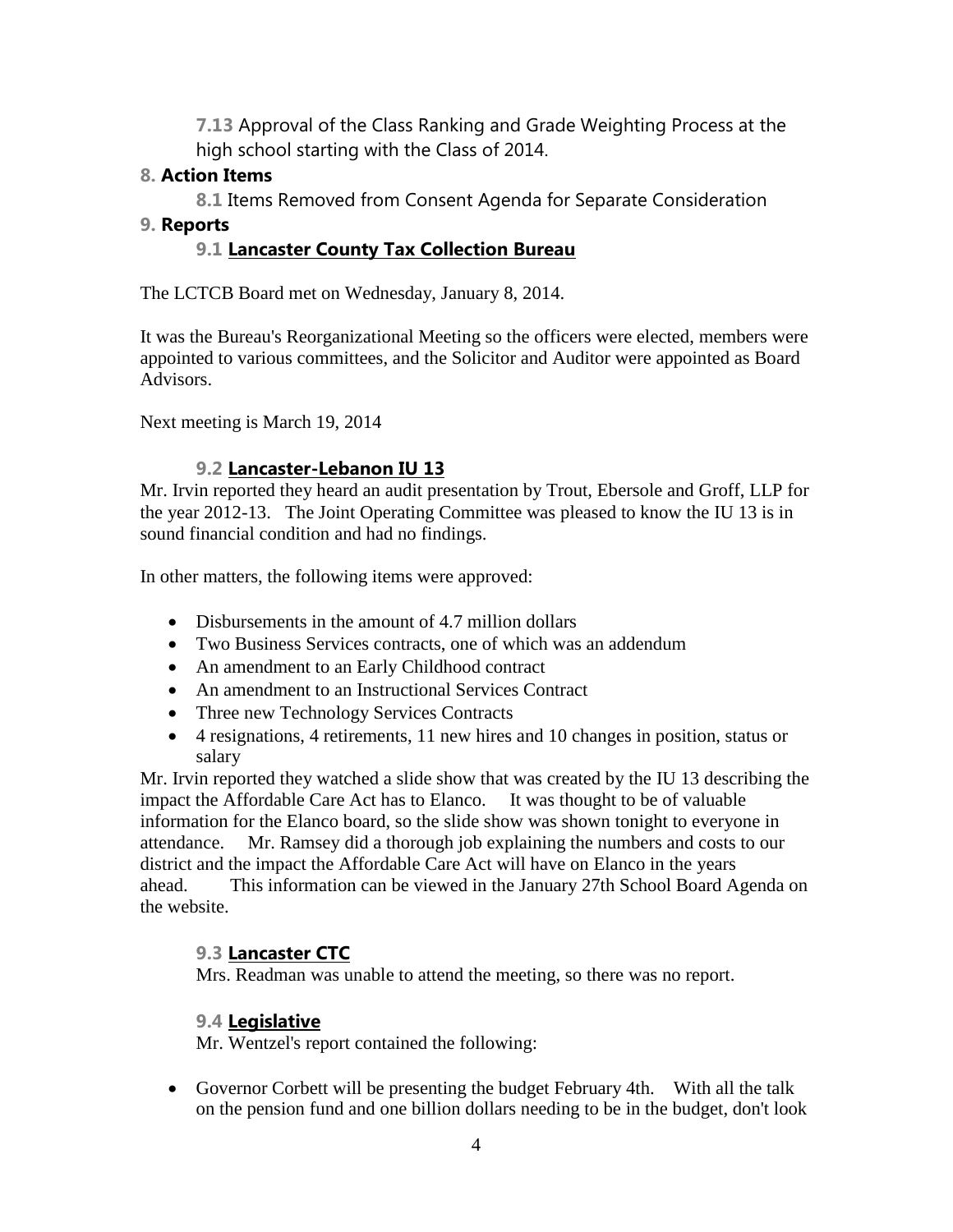for any change in taxes. You may also see internet gambling permitted to generate income for revenue.

- Update on **HB 1738** that examines and identifies factors in the distribution of basic education funds. This can take up to a year of hearings before finalized.
- Charter School Reform continues to be on the agenda for the second half of the 2013-14 legislative year. They are seeking a compromise between HB 618 and Senate Bill 1085.

## **10. Superintendent's Report**

Dr. Hollister had several information items to report:

- He was recently asked by a reporter information about our poverty rate and thought he would pass on these same facts to the school board. In 2008/09 school year, the free and reduced lunches were given to 25.6% of our students. We currently are at 35.8% indicating 1 in 3 of our students are living in some sort of poverty. Families in this program need to apply and provide proof of income to qualify. He also encouraged the board members to read the latest article in the ESSN Newsletter discussing how folks get trapped in poverty. A copy of the Elanco Social Services Network newsletter is in their board folders.
- The School Board Meeting at Brecknock was cancelled due to construction and not being able to record the meetings at off-site locations. Dr. Hollister is suggesting one of the budget meetings be held at Brecknock Elementary to see the progress of the project. He will let them know, but is looking at the April 15th meeting.
- A draft of the 2014-15 School Calendar was handed out to the board members. Next year, the Christmas holiday falls on a Thursday, so the students will be in school for two days Christmas week. Friday, January 2nd will be included in the holiday to make a long vacation break. The only snow make-up day in the school year will be President's Day, February 16th. Any other snow days will be at the end of the year. For this year, we have already missed 4 days, one being made up February 17th and the other 3 have extended the last day in June. No graduation date has been set at this time.
- A short video of *EveryDay Heroes* was shown by Dr. Hollister honoring the MANY heroes behind the scenes and around the clock day after day, making sure our schools are ready for our students. He thanked everyone for doing their job to contribute to the success of our schools.

#### **11. Announcements**

Dr. Hollister announced an executive meeting following adjournment of this meeting to discuss personnel matters and an update on negotiations.

#### **12. Adjournment**

Mr. Hartz made a motion to adjourn the meeting at 8:04 PM. Mr. Irvin seconded the motion. **The motion was approved. (6-0; 3 absent)**